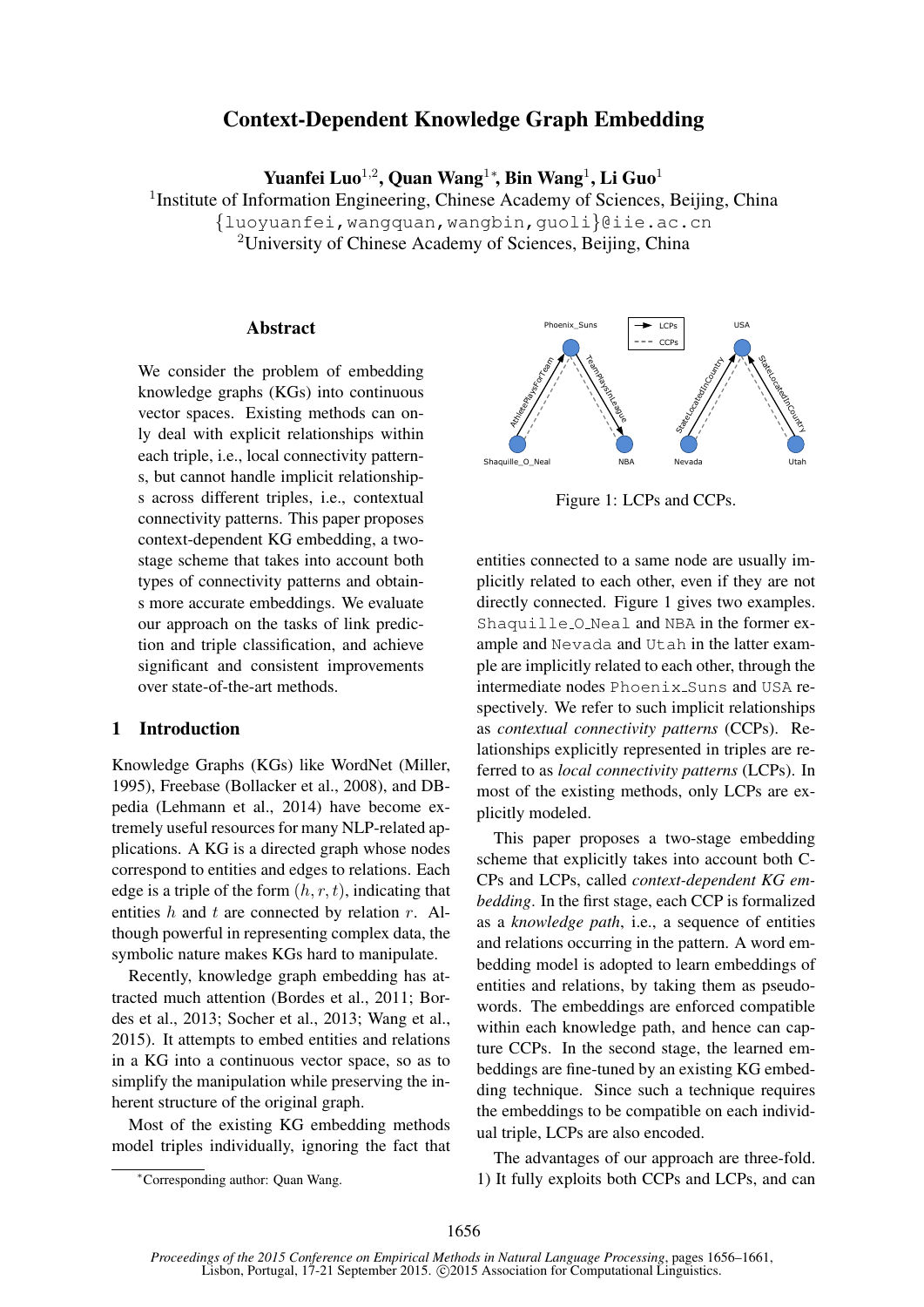obtain more accurate embeddings. 2) It is a general scheme, applicable to a wide variety of word embedding models in the first stage and KG embedding models in the second. 3) No auxiliary data is further required in the two-stage process, except for the original graph.

We evaluate our approach on two publicly available data sets, and achieve significant and consistent improvements over state-of-the-art methods in the link prediction and triple classification tasks. The learned embeddings are not only more accurate but also more stable.

### 2 Context-Dependent KG Embedding

We are given a KG with nodes corresponding to entities and edges to relations. Each edge is denoted by a triple  $(h, r, t)$ , where h is the head entity,  $t$  the tail entity, and  $r$  the relation between them. Entities and relations are represented as vectors, matrices, or tensors in a continuous vector space. Context-dependent KG embedding aims to automatically learn entity and relation embeddings, by using observed triples  $\mathcal O$  in a two-stage process.

### 2.1 Modeling CCPs

The first stage models CCPs conveyed in the KG. Each CCP is formalized as a knowledge path, i.e., a sequence of entities and relations occurring in the pattern. For the CCPs in Figure 1, the associated knowledge paths are:

"Shaquille O Neal, AthletePlaysForTeam, Phoenix Suns, TeamPlaysInLeague, NBA" "Nevada, StateLocatedInCountry, USA, StateLocatedInCountry, Utah".

We fix the length of knowledge paths to 5. Dur-

ing path extraction, we ignore the directionality of edges, and treat the KG as an undirected graph.<sup>1</sup>

Given the extracted knowledge paths, we employ word embedding models to pre-train the embeddings of entities and relations, by taking them as pseudo-words. We use two word embedding models: CBOW and Skip-gram (Mikolov et al., 2013a; Mikolov et al., 2013b). In CBOW, words in the context are projected to their embeddings and then summed. Based on the summed embedding, log-linear classifiers are employed to predict the current word. In Skip-gram, the current word is projected to its embedding, and log-linear classifiers are further adopted to predict its context. We restrain the context of a word (i.e. entity/relation) within each knowledge path. The entity and relation embeddings pre-trained in this way are required to be compatible within each knowledge path, and thus can encode CCPs.

Perozzi et al. (2014) and Goikoetxea et al. (2015) have proposed similar ideas, i.e., to generate random walks from online social networks or from the WordNet knowledge base, and then employ word embedding techniques on these random walks. But our approach has two differences. 1) It deals with heterogeneous graphs with different types of edges. Both nodes (entities) and edges (relations) are included during knowledge path extraction. However, the previous studies focus only on nodes. 2) We devise a two-stage scheme where the embeddings learned in the first stage will be fine-tuned in the second one, while the previous studies take such embeddings as final output.

### 2.2 Modeling LCPs

The second stage models LCPs conveyed in the KG. We employ three state-of-the-art KG embedding models, namely SME (Bordes et al., 2014), TransE (Bordes et al., 2013), and SE (Bordes et al., 2011) to fine-tune the pre-trained embeddings. These three models work in the following way. First, entities are represented as vectors, and relations as operators in an embedding space, characterized by vectors (SME and TransE) or matrices (SE). Then, for each triple  $(h, r, t)$ , an energy function  $f_r(h, t)$  is defined to measure its plausibility. Plausible triples are assumed to have low energies. Finally, to obtain entity and relation embeddings, a margin-based ranking loss, i.e.,

$$
\mathcal{L} = \sum_{t^+ \in \mathcal{O}} \sum_{t^- \in \mathcal{N}_{t^+}} \left[ \gamma + f_r(h, t) - f_r(h', t') \right]_+,
$$

is minimized. Here,  $t^+ = (h, r, t) \in \mathcal{O}$  is an observed (positive) triple;  $\mathcal{N}_{t+}$  is the set of negative triples constructed by replacing entities in  $t^+$ , and  $t^- = (h', r, t') \in \mathcal{N}_{t^+}; \gamma$  is a margin separating positive and negative triples;  $[x]_+ = \max(0, x)$ . Table 1 summarizes the entity/relation embeddings and the energy functions used in SME, TansE, and SE. For other KG embedding models, please refer to (Nickel et al., 2011; Riedel et al., 2013; Wang et al., 2014; Chang et al., 2014).

We adopt stochastic gradient descent to solve the minimization problem, by taking entity and relation embeddings pre-trained in the first stage as

 $1$ Two entities connected to a same node are always expected to have some implicit relationships, no matter how they are connected to the intermediate node.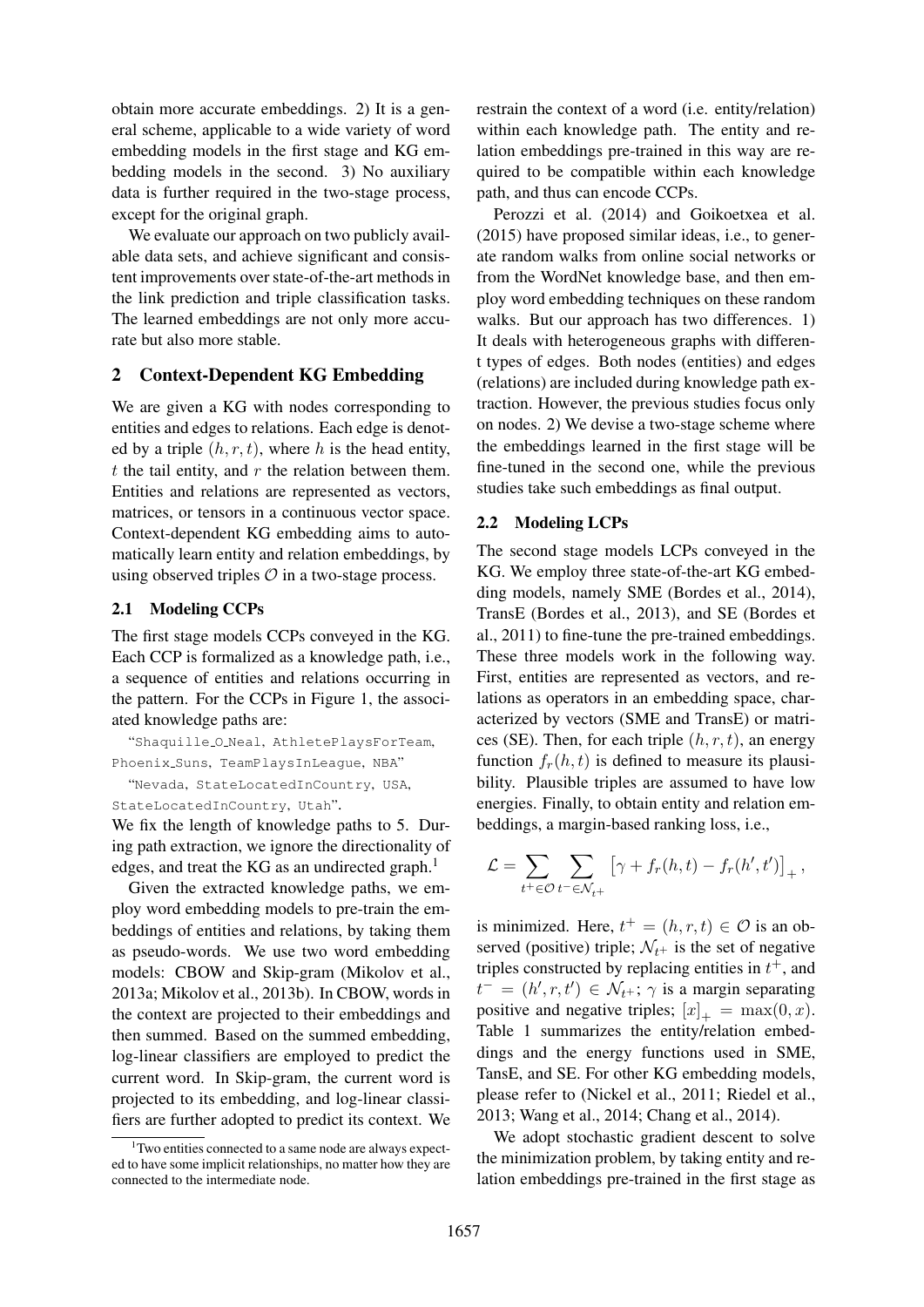| Method                               | Entity/Relation embedding                                                                            | Energy function                                                                                                                                                                     |
|--------------------------------------|------------------------------------------------------------------------------------------------------|-------------------------------------------------------------------------------------------------------------------------------------------------------------------------------------|
| SME (linear) (Bordes et al., 2014)   | $\mathbf{h}, \mathbf{t} \in \mathbb{R}^k, \mathbf{r} \in \mathbb{R}^k$                               | $f_r(\mathbf{h}, \mathbf{t}) = (\mathbf{W}_{u1} \mathbf{r} + \mathbf{W}_{u2} \mathbf{h} + \mathbf{b}_u)^T (\mathbf{W}_{v1} \mathbf{r} + \mathbf{W}_{v2} \mathbf{t} + \mathbf{b}_v)$ |
| SME (bilinear) (Bordes et al., 2014) | $\mathbf{h}, \mathbf{t} \in \mathbb{R}^k, \mathbf{r} \in \mathbb{R}^k$                               | $f_r(\mathbf{h}, \mathbf{t}) = ((\mathbf{W}_v \bar{\times}_3 \mathbf{r}) \mathbf{h} + \mathbf{b}_u)^T ((\mathbf{W}_v \bar{\times}_3 \mathbf{r}) \mathbf{t} + \mathbf{b}_v)$         |
| TransE (Bordes et al., 2013)         | $\mathbf{h}, \mathbf{t} \in \mathbb{R}^k, \mathbf{r} \in \mathbb{R}^k$                               | $f_r(\mathbf{h}, \mathbf{t}) =   \mathbf{h} + \mathbf{r} - \mathbf{t}  _{\ell_1}$                                                                                                   |
| SE (Bordes et al., 2011)             | $\big \mathbf{h},\mathbf{t}\in\mathbb{R}^{k},\mathbf{R}_{u},\mathbf{R}_{v}\in\mathbb{R}^{k\times k}$ | $f_r(\mathbf{h}, \mathbf{t}) = \ \mathbf{R}_u\mathbf{h} - \mathbf{R}_v\mathbf{t}\ _{\ell_1}$                                                                                        |

Table 1: Entity/Relation embeddings and energy functions used in KG embedding methods.

|                                                 |  | $\#$ rel. $\#$ ent. $\#$ trip. (train/valid/test) $\#$ path |  |  |                                         |
|-------------------------------------------------|--|-------------------------------------------------------------|--|--|-----------------------------------------|
| WN18                                            |  |                                                             |  |  | 18 40,943 141,442 5,000 5,000 5,674,308 |
| NELL186 186 14,463 31,134 5,000 5,000 1,914,475 |  |                                                             |  |  |                                         |

Table 2: Statistics of the data sets.

initial values.<sup>2</sup> The entity and relation embeddings fine-tuned in this way are required to be compatible within each triple, and thus can encode LCPs.

Socher et al. (2013) have proposed a similar idea, i.e., to use embeddings learned from an auxiliary corpus as initial values. However, linking entities recognized in an auxiliary corpus to those occurring in the KG is always a non-trivial task. Our approach requires no auxiliary data, and naturally avoids the entity linking task.

## 3 Experiments

We test our approach on the tasks of link prediction and triple classification. Two publicly available data sets are used. The first is WN18 released by Bordes et al.  $(2013)^3$ . It is a subset of Word-Net, consisting of 18 relations and the entities connected by them. The second is NELL186 released by Guo et al.  $(2015)^4$ , containing the most frequent 186 relations in NELL (Carlson et al., 2010) and the associated entities. Triples are split into training/validation/test sets, used for model training, parameter tuning, and evaluation respectively. Knowledge paths are extracted from training sets. Table 2 gives some statistics of the data sets.

To perform context-dependent KG embedding, we use CBOW and Skip-gram in the pre-training stage, and SME, TransE, and SE in the fine-tuning stage. We take randomly initialized SME, TransE, and SE as baselines, denoted as \*-Random. We do not compare to the setting that employs only CBOW or Skip-gram, since it does not provide an energy function to calculate triple plausibility, which hinders the evaluation of both tasks.

## 3.1 Link Prediction

Link prediction is to predict whether there is a specific relation between two entities.

Evaluation Protocol. For each test triple, the head is replaced by every entity in the KG, and the energy is calculated for each corrupted triple. Ranking the energies in ascending order, we get the rank of the correct answer. We can get another rank by corrupting the tail. We report two metrics on the test sets: Mean (averaged rank) and Hits@10 (proportion of ranks no larger than 10).

Implementation Details. To train CBOW and Skip-gram, we use the word2vec implementations<sup>5</sup>. 20 negative samples are drawn for each positive one. The context size is fixed to 5. To train SME, TransE, and SE, we use the implementations provided by the authors<sup>6</sup>, with 100 mini-batches. We vary the learning rate in  $\{0.01, 0.1, 1, 10\}$ , the dimension k in  $\{20, 50\}$ , and the margin  $\gamma$  in  ${1, 2, 4}$ . The best model is selected by monitoring Hits@10 on the validation sets, with a total of at most 1000 iterations over the training sets.

Results. Table 3 reports the results on the test sets of WN18 and NELL186. The improvements of CBOW/Skip-gram over Random are also given. Statistically significant improvements are marked by ‡ (sign test, significance level 0.05). The results show that a pre-training stage consistently improves over the baselines for all the methods on both data sets. Almost all of the improvements are statistically significant.

### 3.2 Triple Classification

Triple classification aims to verify whether an unseen triple is correct or not.

Evaluation Protocol. Triples in the validation and test sets are labeled as positive instances. For each positive instance, we construct a negative instance by randomly corrupting the entities. During

<sup>&</sup>lt;sup>2</sup>For SE, only entity vectors are initialized by pre-trained embeddings. Relation matrices are randomly initialized.

<sup>3</sup> https://everest.hds.utc.fr/doku.php?id=en:smemlj12 4 http://www.aclweb.org/anthology/P/P15/

<sup>5</sup> https://code.google.com/p/word2vec/

<sup>6</sup> https://github.com/glorotxa/SME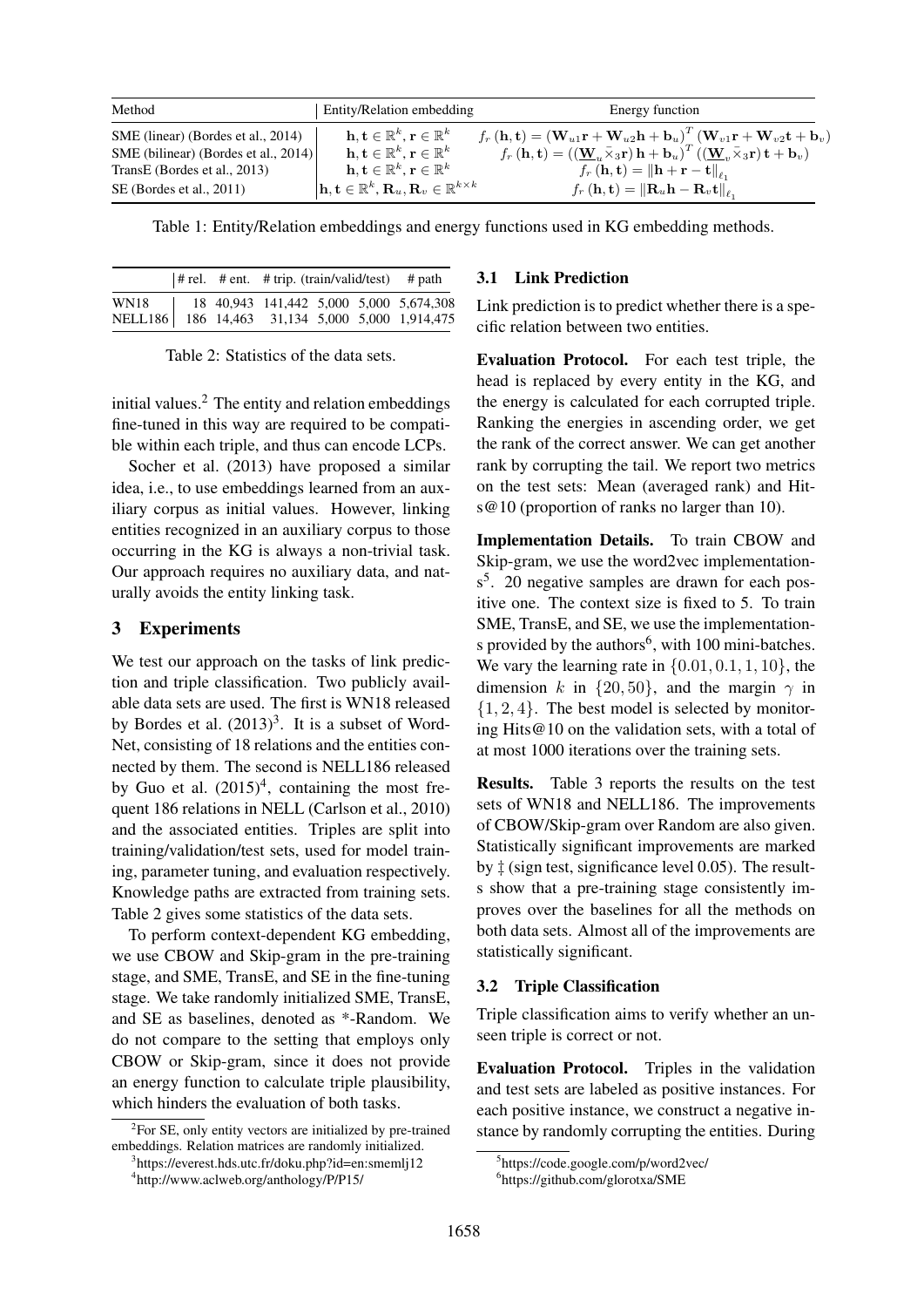|              |                | Mean   |                       |                              | Hits $@10 (\%)$ |                           |                           |  |
|--------------|----------------|--------|-----------------------|------------------------------|-----------------|---------------------------|---------------------------|--|
|              |                | Random | <b>CBOW</b>           | Skip-gram                    | Random          | <b>CBOW</b>               | Skip-gram                 |  |
| <b>WN18</b>  | SME (linear)   | 463.2  | $1286.5$ (138%)       | $226.9$ (151\%)              | 63.98           | $*68.65(17%)$             | <sup>‡</sup> 70.01 (19%)  |  |
|              | SME (bilinear) | 551.8  | $*308.8$ (144%)       | $*279.2$ (149%)              | 63.83           | $*67.65(16%)$             | <sup>‡</sup> 67.53 (16%)  |  |
|              | TransE         | 723.1  | $*293.0 (159%)$       | $*290.0$ (160%)              | 78.50           | $*79.67(1\%)$             | <sup>‡</sup> 79.87 (12%)  |  |
|              | <b>SE</b>      | 960.0  | $*426.2 \ (\pm 56\%)$ | $*289.4(170\%)$              | 71.53           | <sup>‡</sup> 76.05 (16%)  | <sup>‡</sup> 75.89 (16%)  |  |
| 86<br>NELL18 | SME (linear)   | 595.5  | $1371.9$ (138%)       | $4340.3$ (143\%)             | 29.82           | 134.22(115%)              | 135.57(19%)               |  |
|              | SME (bilinear) | 375.2  | $*305.0 (119%)$       | $*292.9$ ( $\downarrow$ 22%) | 37.45           | <sup>‡</sup> 39.31 († 5%) | $*39.70(16\%)$            |  |
|              | TransE         | 732.6  | $1384.6$ (148%)       | $1384.6$ (148%)              | 27.60           | 128.71(14%)               | <sup>‡</sup> 30.52 (11\%) |  |
|              | <b>SE</b>      | 2307.0 | $1314.7$ (143%)       | $*412.2 (\text{182\%})$      | 19.53           | $126.15(134\%)$           | 131.12(159%)              |  |

Table 3: Link prediction results on the test sets of WN18 and NELL186.

|             |                | Micro-ACC $(\%)$ |                |               | Macro-ACC $(\%)$ |                |                |
|-------------|----------------|------------------|----------------|---------------|------------------|----------------|----------------|
|             |                | Random           | <b>CBOW</b>    | Skip-gram     | Random           | <b>CBOW</b>    | Skip-gram      |
| <b>WN18</b> | SME (linear)   | 84.70            | 89.54 (16%)    | 89.16 (15%)   | 85.11            | 89.11 $(15%)$  | 90.57 $(16\%)$ |
|             | SME (bilinear) | 84.30            | 91.83 $(19%)$  | 90.68 (18%)   | 85.36            | 90.49 $(16\%)$ | 89.89 (15%)    |
|             | TransE         | 94.60            | 96.98 (13%)    | 97.23(13%)    | 86.74            | 93.46 (18%)    | 94.49 (19%)    |
|             | SЕ             | 94.71            | 96.46 $(12\%)$ | 96.42 (12%)   | 87.99            | 92.05(15%)     | 91.70 $(14%)$  |
| NELL186     | SME (linear)   | 88.59            | 89.95 (12%)    | 91.19 $(13%)$ | 84.42            | 85.70 (12%)    | 86.67 $(13%)$  |
|             | SME (bilinear) | 88.74            | 93.22(15%)     | 92.86 (15%)   | 83.41            | 89.70 (18%)    | 89.65 (17%)    |
|             | TransE         | 82.54            | 85.65 $(14%)$  | 85.33 $(13%)$ | 76.74            | 80.06 $(14\%)$ | 80.06 $(14\%)$ |
|             | SЕ             | 89.00            | 93.37 $(15%)$  | 93.07 (15%)   | 83.01            | 87.89 $(16\%)$ | 87.98 $(16%)$  |

Table 4: Triple classification results on the test sets of WN18 and NELL186.

classification, a triple is predicted to be positive if the energy is below a relation-specific threshold  $\delta_r$ ; otherwise negative. We report two metrics on the test sets: micro-averaged accuracy (perinstance average) and macro-averaged accuracy (per-relation average).

Implementation Details. We use the same parameter settings as in the link prediction task. The relation-specific threshold  $\delta_r$  is determined by maximizing Micro-ACC on the validation sets.

Results. Table 4 reports the results on the test sets of WN18 and NELL186. The results again demonstrate both the superiority and the generality of our approach.

### 3.3 Discussions

This section is to explore why pre-training helps in KG embedding, specifically in link prediction.

We first test different random initializations in traditional KG embedding models. We run SME (linear) twice on WN18, with two different initialization settings. Both are randomly sampled from the same uniform distribution, but with different seeds, referred to as Random-I and Random-II. Each setting finally gets 10,000 ranks on the test set.<sup>7</sup> To better understand the difference between the two settings, we analyze the ranks individually, rather than reporting aggregated metrics (Mean and Hits@10). Specifically, we distribute the 10,000 instances into different bins according to the ranks given by one setting (e.g. Random-I). Instances assigned to the  $i$ -th bin have the same rank of  $i$ , that means, they are all ranked in the  $i$ -th position by this setting. Then, within each bin, we calculate the average rank of the instances given by the other setting (e.g. Random-II). If the average rank differs drastically from the bin ID, the instances in this bin are ranked significantly differently by the two settings. Figures 2(a) and 2(b) show the results, with the instances distributed according to Random-I and Random-II respectively. In both cases, we retain the bins with ID no larger than 50, covering about 85% of the instances. In most of the bins, the average rank (red bars in the figures) differs drastically from the bin ID (black bars in the figures), indicating that the ranks given by Random-I and Random-II are significantly different at the instance level. The results demonstrate the non-convexity of SME (linear): different initial values lead to different local minimum.

We further compare the settings of initial values 1) randomly sampled from a uniform distribution (Random) and 2) pre-trained by Skip-gram

 $7$  For each of the 5,000 test triples, both the head and the

tail are corrupted and ranked.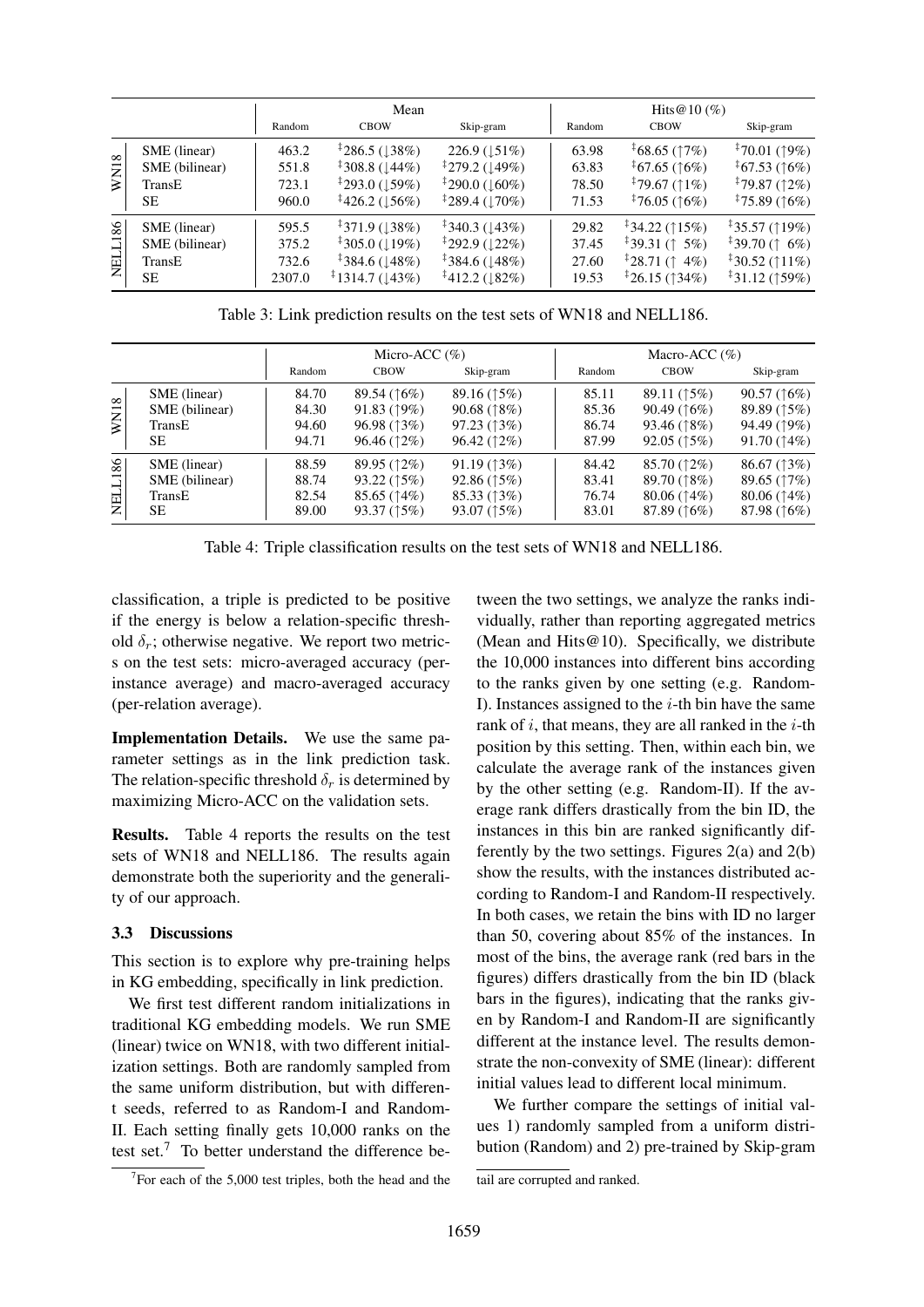

Figure 2: Ranks obtained by different initialization strategies (best viewed in color).

(Skip-gram). The results are given in Figures 2(c) and 2(d). In most of the bins Skip-gram has an average rank lower than the bin ID (Figure  $2(c)$ ), while Random has an average rank much higher than the bin ID (Figure 2(d)), implying that Skipgram performs better than Random-I at the instance level. The results indicate that pre-training might help in finding better initial values which lead to better local minimum.

Finally we test our two-stage KG embedding scheme where the skip-gram model itself is given two different initialization settings, say Skipgram-I and Skip-gram-II. The results are given in Figures 2(e) and 2(f). In each of the first 20 bins, Skip-gram-I and Skip-gram-II get an average rank almost the same with the bin ID, implying that the two settings perform quite similarly, particularly at the highest ranking levels. The results indicate that a pre-training stage might help in obtaining more stable embeddings.

# 4 Conclusion

We have proposed a novel two-stage scheme for KG embedding, called context-dependent KG embedding. In the pre-training stage CCPs are encoded by a word embedding model, and in the finetuning stage LCPs are encoded by a traditional KG embedding model. Since both types of connectivity patterns are explicitly taken into account, our approach can obtain more accurate embeddings. Moreover, our approach is quite general, applicable to various word embedding and KG embedding models. Experimental results on link prediction and triple classification demonstrate the superiority, generality, and stability of our approach.

As future work, we plan to 1) Investigate the efficacy of longer CCPs (i.e. knowledge paths with lengths longer than 5). 2) Design a joint model that encodes LCPs and CCPs simultaneously. Moreover, our approach actually reveals the possibility of a broad idea, i.e., initializing an embedding model by another embedding model. We would also like to test the feasibility of other such strategies, e.g., initializing SME by TransE, so as to combine the benefits of both models.

# Acknowledgments

We would like to thank the anonymous reviewers for their valuable comments and suggestions. This work is supported by the National Natural Science Foundation of China (grant No. 61402465), the Strategic Priority Research Program of the Chinese Academy of Sciences (grant No. XDA06030200), and the National Key Technology R&D Program (grant No. 2012BAH46B03).